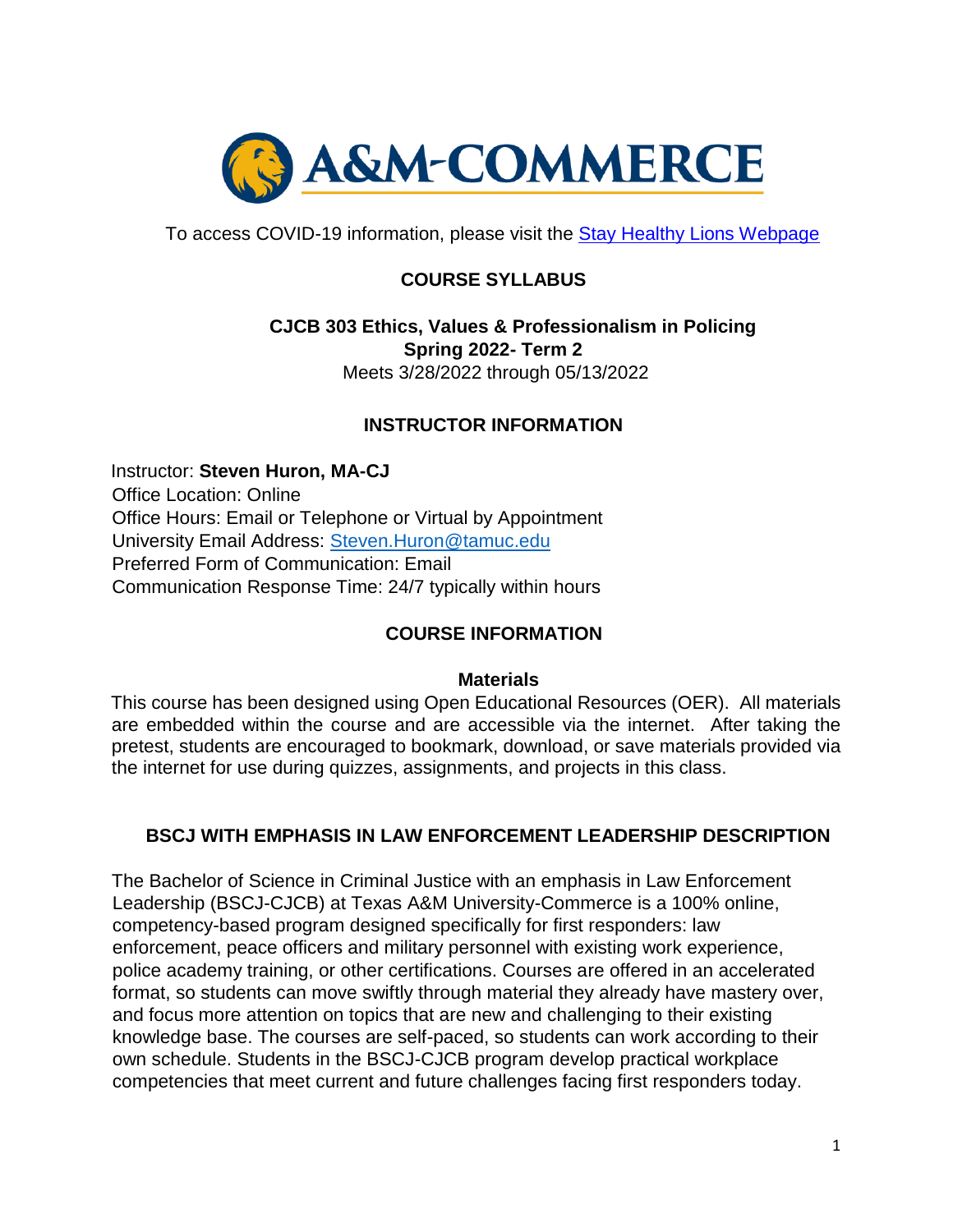## **COURSE DESCRIPTION**

This course examines the many difficult decisions that criminal justice professionals make in an environment of competing interests. The decision making of criminal justice professionals is often impacted by their ethical dilemmas. Emphasis is placed on addressing moral issues and concerns of our justice process in personal, social, and criminal justice contexts.

## **Course Objectives**

- 1. Introduce students to the study of ethics as a necessary component of the Criminal Justice System.
- 2. Place morality, ethics, and human behavior in context within the Criminal Justice system.
- 3. Analyze ethical dilemmas.
- 4. Introduce the various ethical systems.

## **Student Learning Outcomes**

Completion of this course provides the student with the knowledge to:

- 1. Demonstrate an understanding of the differences between morality and ethics.
- 2. Differentiate between the various ethical systems.
- 3. Identify the origins and components of justice.
- 4. Demonstrate an understanding of ethics in the criminal justice professions.

# **REGULAR AND SUBSTANTIVE COURSE INTERACTION**

As a general guide, students enrolled in a three-semester hour course should spend one hour engaged in instructional activities and two to three hours on out-of-class work per week in a traditional semester. Students are expected to double this effort of engagement given that this course is being delivered in a seven-week term. Educational activities in this course are designed to ensure regular and substantive interaction between students and faculty to ensure that students are able to demonstrate competency.

## **COURSE REQUIREMENTS**

**Minimal Technical Skills Needed:** Students will need a reliable computer and Internet access for this course. Students must be able to effectively use myLeo email, myLeo Online D2L, and Microsoft Office.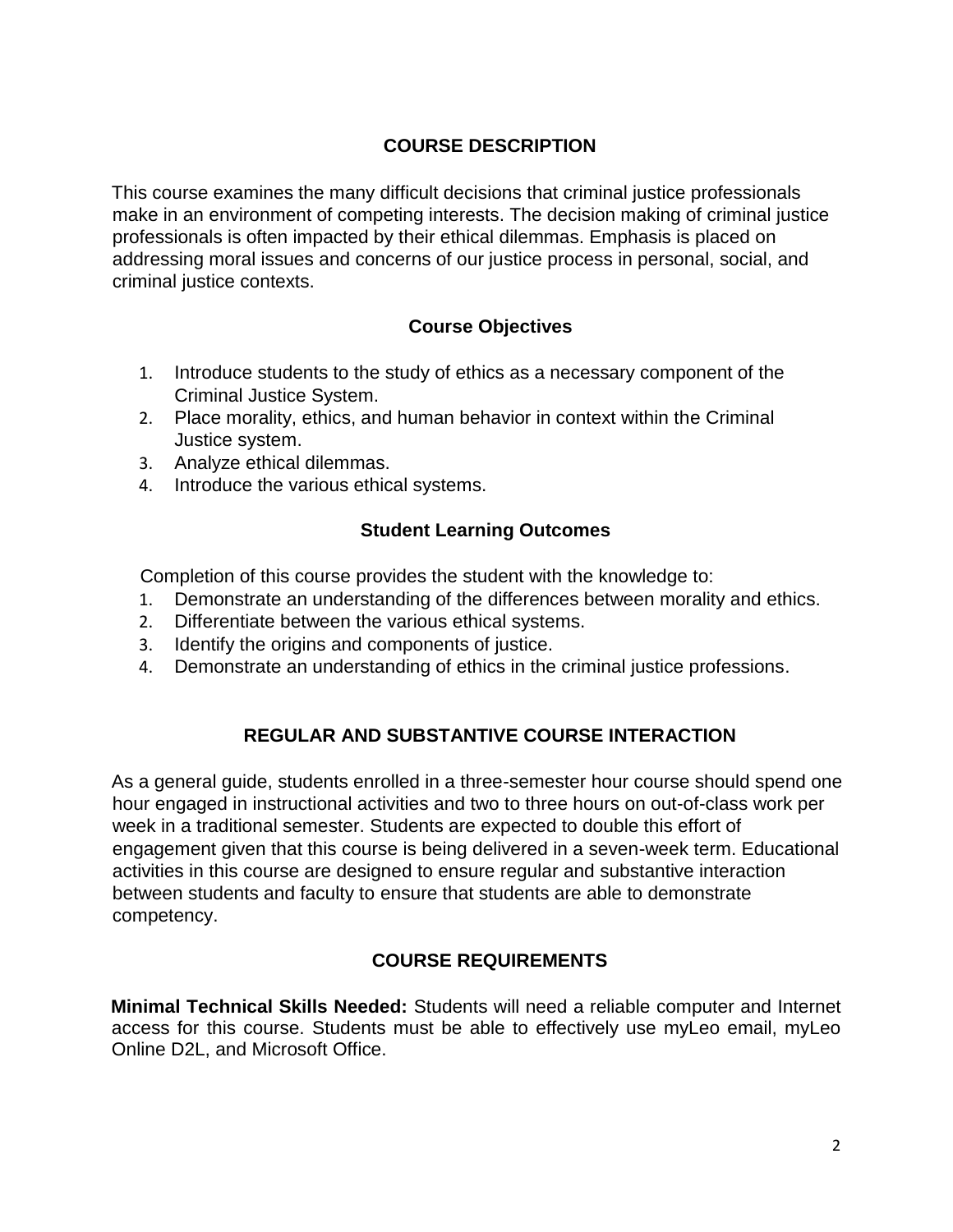**Instructional Methods:** This course is an online course. To be successful in this course, all content and course modules should be read and reviewed. All assignments and quizzes (both graded and not graded) must be completed. Please contact the instructor by email for any assistance.

Communication and assignment submission is all done electronically. Power points, resources, assignments, and tests are all located within the online course.

**Student Responsibilities or Tips for Success in the Course**: To be successful in this course, all content and course modules should be read and reviewed. All assignments and quizzes (both graded and not graded) should be completed. Please contact the instructor by email for any assistance.

Students are encouraged to thoroughly read **all** assignments and view relevant videos as directed. Critical thinking exercises will help students with practical application of the concepts presented, and students are encouraged to read through them after completing each module.

Students are encouraged to e-mail the professor as they encounter concepts that after reading and utilizing course resources (supplemental documents, YouTube videos, etc.), should you still do not understand.

**Acceleration Process Deadline:** The deadline to accelerate is **Friday, April 29th at 5 pm.** Please submit assignments to me no later than **Wednesday, April 27th at 5 pm** if you are attempting to accelerate so that I have ample time to grade them and provide you with a completer email for acceleration purposes.

## **ASSESSMENT**

Students must achieve 80% or higher for the both the post-test and the two essay papers to demonstrate competency and pass the course.

## **Course Pre-test**

The purpose of the pre-test is to provide a baseline understanding of your knowledge in this competency. The pre-test is required before you begin studying course materials. **If you do not make at least 80% on the pre-test, students will be expected to complete the ethical dilemma discussion assignments, quizzes, and other course content to prepare for the post-test and essay paper assignments**.

| <b>Content</b> | Description | <b>Value</b> | <b>Notes</b> |
|----------------|-------------|--------------|--------------|
|                |             |              |              |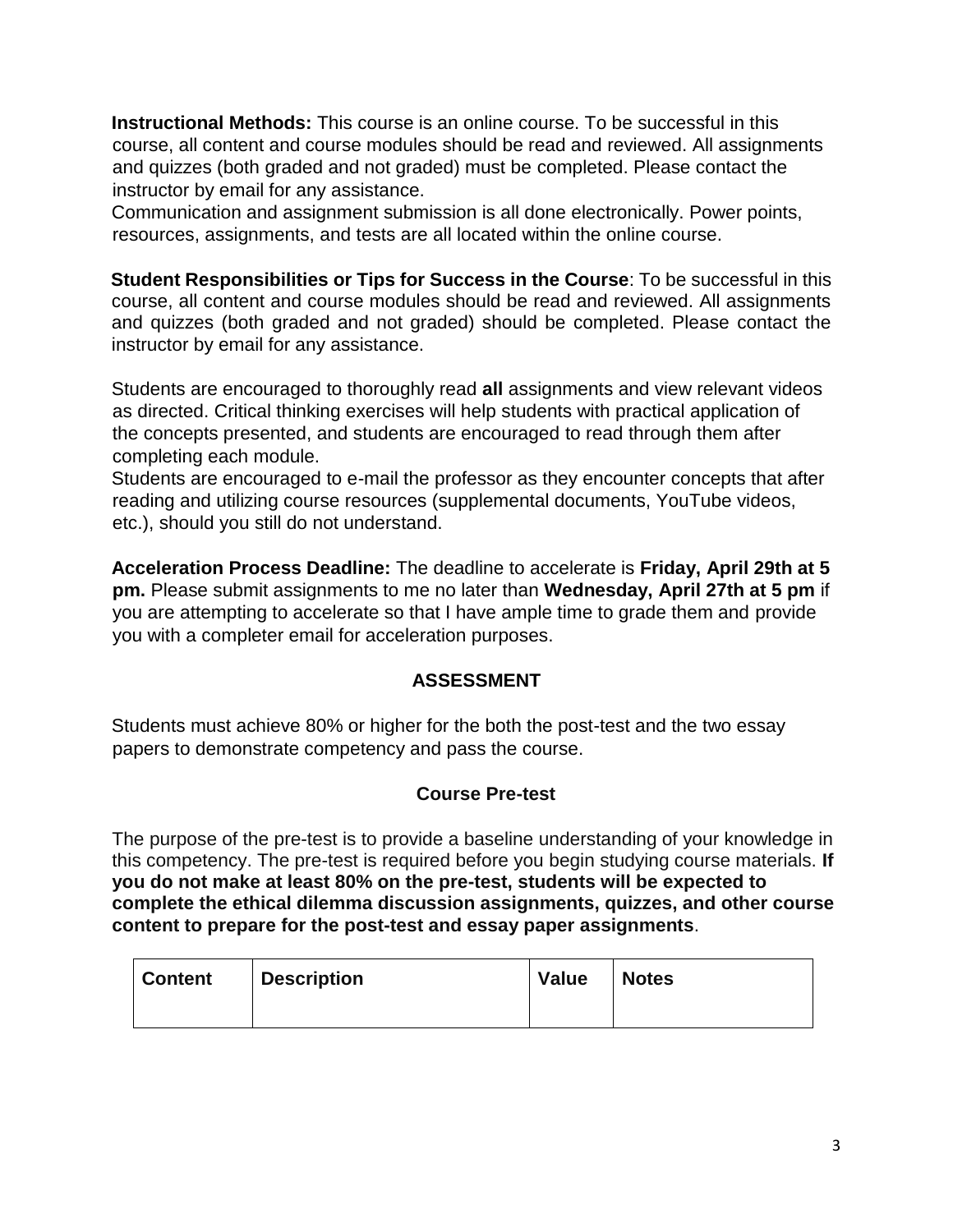| Pretest | This is the initial assessment in<br>the course to provide a baseline<br>understanding of a student's<br>knowledge of the course<br>content and competencies. Pre-<br>tests are taken once and should<br>be completed upon the first<br>couple of days of a CBE<br>academic term or entry into a<br>course if a student is an<br>accelerator. | 100<br>points | <b>Required before</b><br>completing any other<br>work in the course.<br>The grade on the<br>pretest does not<br>count in the final<br>grade for this course. |
|---------|-----------------------------------------------------------------------------------------------------------------------------------------------------------------------------------------------------------------------------------------------------------------------------------------------------------------------------------------------|---------------|---------------------------------------------------------------------------------------------------------------------------------------------------------------|
|---------|-----------------------------------------------------------------------------------------------------------------------------------------------------------------------------------------------------------------------------------------------------------------------------------------------------------------------------------------------|---------------|---------------------------------------------------------------------------------------------------------------------------------------------------------------|

# **Learning Objective Quizzes**

A brief assessment at the end of each module that is intended to emphasize key concepts, theories, processes, etc., introduced in the Learning Objective Module maybe be included in the modules.

## **Course Post-test**

The end-of-course comprehensive exam that assesses student knowledge and understanding of major concepts, theories, processes, etc., in the course. A **score of 80% or higher is required** to demonstrate competency.

| <b>Content</b> | <b>Description</b>                                                                                                 | <b>Value</b> | <b>Notes</b>                                                                                                                          |
|----------------|--------------------------------------------------------------------------------------------------------------------|--------------|---------------------------------------------------------------------------------------------------------------------------------------|
| Post-test      | Measures your competency<br>of learning outcomes through<br>essay, short answer, and<br>multiple-choice questions. | 100 points   | Required and you must score<br>80% or higher. You have up to<br>three attempts.<br>DUE: Last day of week 7,<br>Friday by 11:59 PM CST |

If you score less than 80% on the post-test, you will have an opportunity to review the material and retake the post-test two additional times. If the post-test score is less than 80% within three attempts, students will receive a grade of **"F"** in the course and will be required to retake the course in the new term. Students who fail the post-test should review feedback from the instructor before reattempting the post-test.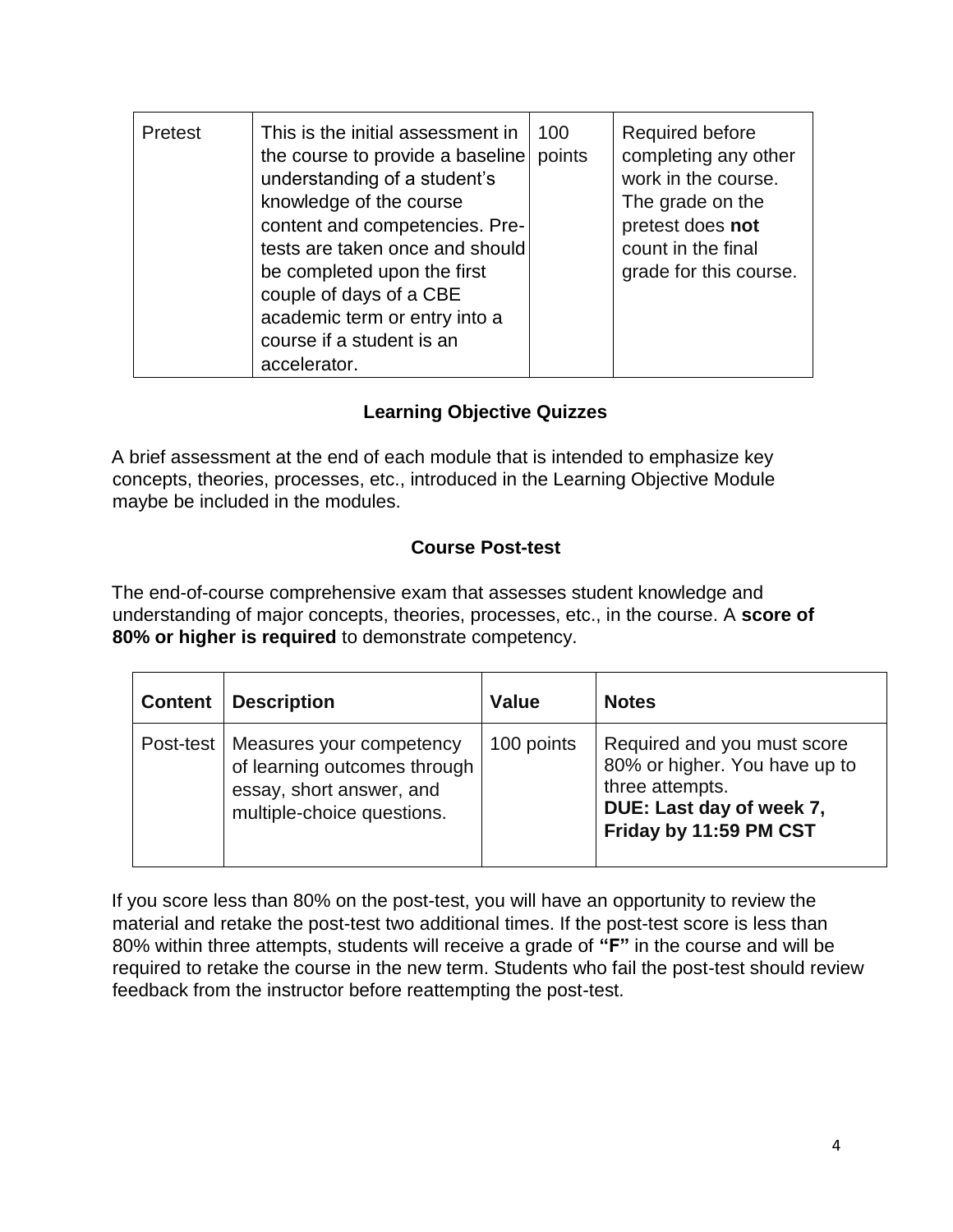# **Culminating Project-Essay Papers**

The project assesses your knowledge of terms and the application of concepts presented in this course. A **score of 80% or higher is required** to demonstrate competency.

| <b>Content</b>              | <b>Description</b>                                                                                                  | Value      | <b>Notes</b>                                                                                                                                                                                                                                    |
|-----------------------------|---------------------------------------------------------------------------------------------------------------------|------------|-------------------------------------------------------------------------------------------------------------------------------------------------------------------------------------------------------------------------------------------------|
| Project-<br>Essay<br>Papers | Measures your<br>competency of learning<br>outcomes the<br>completion of a<br>competency-based<br>project articles. | 100 points | Required and you must score<br>80% or higher. You have up<br>to three attempts.<br>DUE DATE if you want<br>feedback for revisions: End<br>of week 6.<br><b>HARD DUE DATE: Last day</b><br>of week 7, Friday by 11:59<br><b>PM</b><br><b>CST</b> |

Students who score less than 80% on the culminating project (two essay papers) will have the opportunity to review the material and resubmit the project essay papers up to two additional times. If the culminating project is less than 80% within three attempts, students will receive a grade of **"F"** in the course and will be required to retake the course in the new term.

## **GRADING**

A score of 80% or higher on both the two essay papers and post-test is required to demonstrate competency and receive credit for the course. The following items will be used to calculate the final grade in the course.

| <b>Item</b>                    | <b>Worth</b>     |
|--------------------------------|------------------|
| <b>Post-test</b>               | 100 points       |
| <b>Final Projects:</b>         |                  |
| 1. Rawls vs Nozick essay paper | 100 points       |
| 2. Rittle & Webber essay paper | 100 points       |
| <b>Total</b>                   | 300 total points |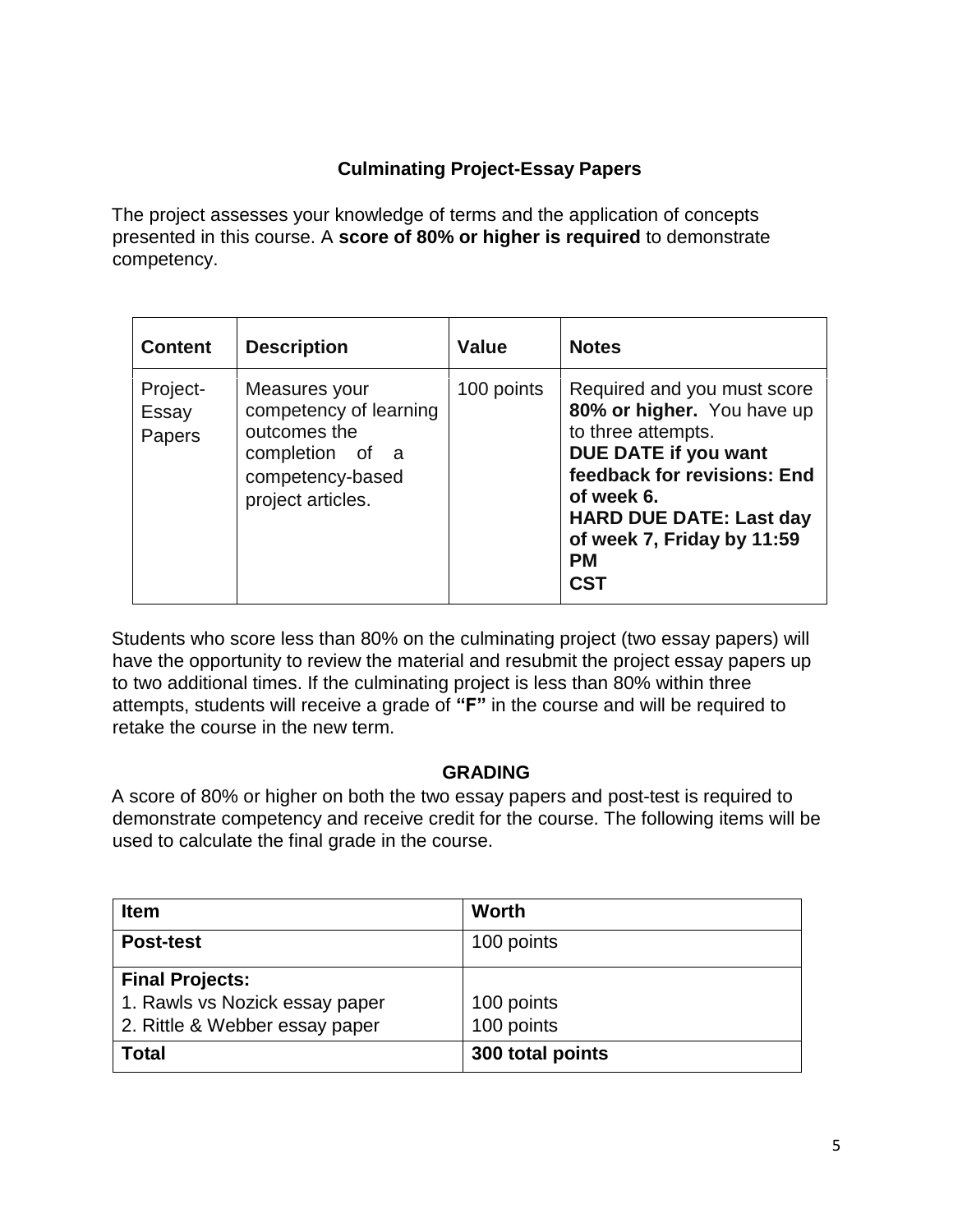## **Final Grade Calculation**

The final grade will be assigned by taking the average from the post-test and from the two essay paper projects.

Final grades in this course will be based on the following scale:

- $A = 90\% 100\%$
- $B = 80\% 89\%$
- $F = 79%$  or Below

Students are required to achieve an 80% or higher on their post-test and the two essay projects in order to pass the course.

Grading for essay paper projects follow this scale:

| Level 4                                                                                                      | Level 3                                                                       | Level <sub>2</sub>                                      | Level 1                                                       | Level 0                    |
|--------------------------------------------------------------------------------------------------------------|-------------------------------------------------------------------------------|---------------------------------------------------------|---------------------------------------------------------------|----------------------------|
| 90 points                                                                                                    | 80 points                                                                     | 70 points                                               | 60 points                                                     | 0 points                   |
| Assignment is<br>well<br>developed and<br>laddresses all<br>aspects.<br>Meets page<br>length<br>requirements | Assignment is<br>adequate and<br>briefly<br>addresses<br>relevant<br>aspects. | Assignment<br>does not<br>address all<br>aspects.       | Assignment is<br>late.                                        | Assignment is<br>not done. |
| 10 points                                                                                                    | 10 points                                                                     | 10 points                                               | 10 points                                                     | 0 points                   |
| Provides<br>accurate<br>citations where<br>applicable.                                                       | <b>Provides</b><br>accurate<br>citations where<br>applicable.                 | Provides<br>laccurate<br>citations where<br>applicable. | <b>Provides</b><br>accurate<br>citations where<br>applicable. |                            |

# **TECHNOLOGY REQUIREMENTS LMS**

All course sections offered by Texas A&M University-Commerce have a corresponding course shell in the myLeo Online Learning Management System (LMS). Below are technical requirements:

Learning Management System (LMS) Requirements: View the [Learning Management System Requirements Webpage.](https://community.brightspace.com/s/article/Brightspace-Platform-Requirements)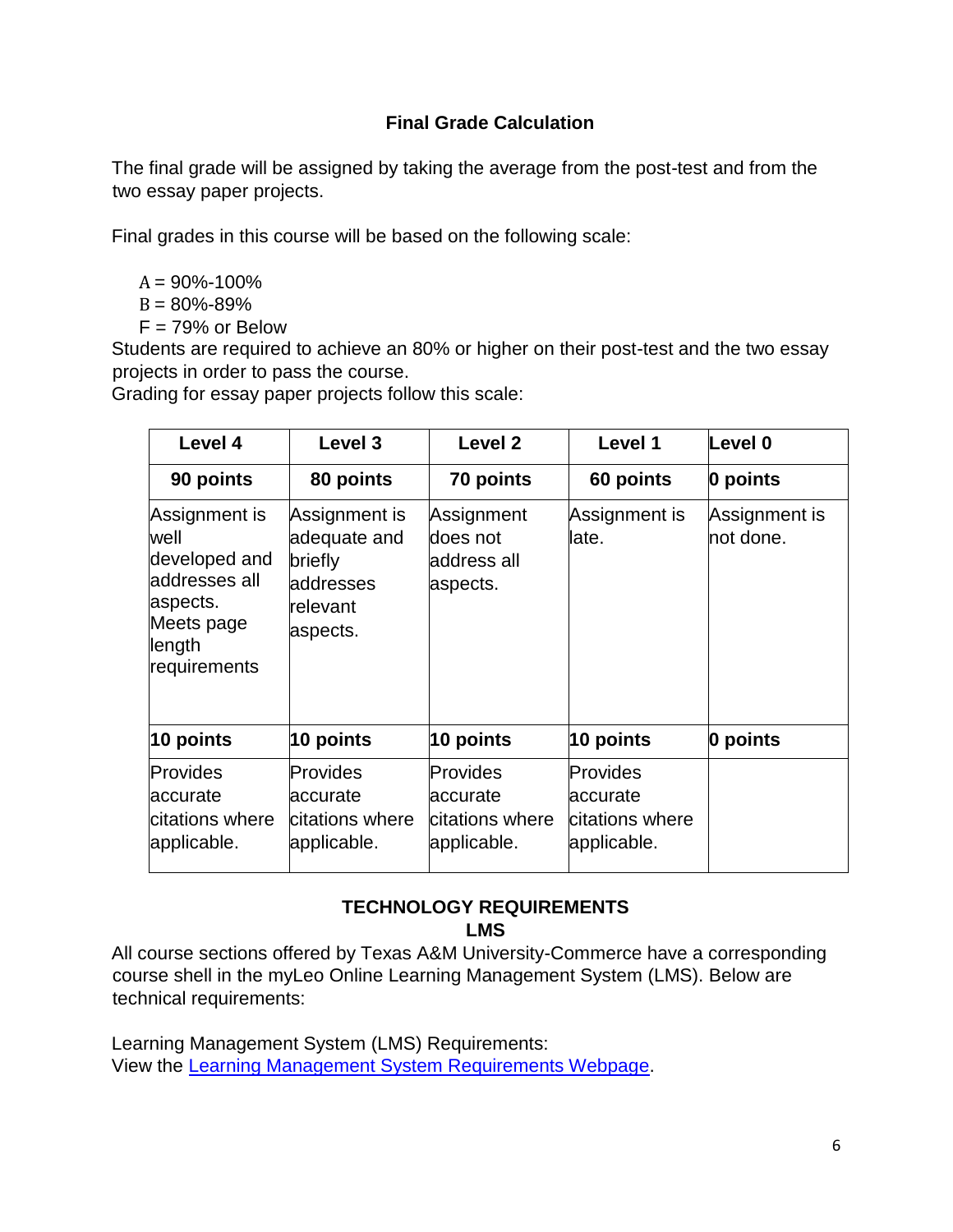LMS Browser Support: Learn more on the LMS Browser Support Webpage.

YouSeeU Virtual Classroom Requirements: Visit the [Virtual Classroom Requirements Webpage.](https://support.youseeu.com/hc/en-us/articles/115007031107-Basic-System-Requirements) 

# **ACCESS AND NAVIGATION**

You will need your campus-wide ID (CWID) and password to log into the course. If you do not know your CWID or have forgotten your password, contact the Center for IT Excellence (CITE) at 903.468.6000 or helpdesk@tamuc.edu**.** 

**Note:** Personal computer and Internet connection problems do not excuse the requirement to complete all course work in a timely and satisfactory manner. Each student needs to have a backup method to deal with these inevitable problems. These methods might include the availability of a backup PC at home or work, the temporary use of a computer at a friend's home, the local library, office service companies, Starbucks, a TAMUC campus open computer lab, etc.

# **COMMUNICATION AND SUPPORT**

If you have any questions or are having difficulties with the course material, please contact your Instructor.

## **Technical Support**

If you are having technical difficulty with any part of Brightspace, please contact Brightspace Technical Support at 1-877-325-7778. Other support options can be found on the [Brightspace](https://community.brightspace.com/support/s/contactsupport) [Support Webpage.](https://community.brightspace.com/support/s/contactsupport)

## **Interaction with Instructor Statement**

This is an online course; therefore, expect most communication to be online as well. Correspondence will always be through university email (your "myLeo" mail) and announcements in myLeo online (D2L). The instructor will make every effort to respond to emails within 24 provided the correspondence follows the requirements listed below. Students are encouraged to check university email daily.

## **All emails from students should include:**

- Course name and subject in the subject line (ex. CJCB 303 Post-test)
- Salutation
- Proper email etiquette (no "text" emails use proper grammar and punctuation)
	- Student name and CWID after the body of the email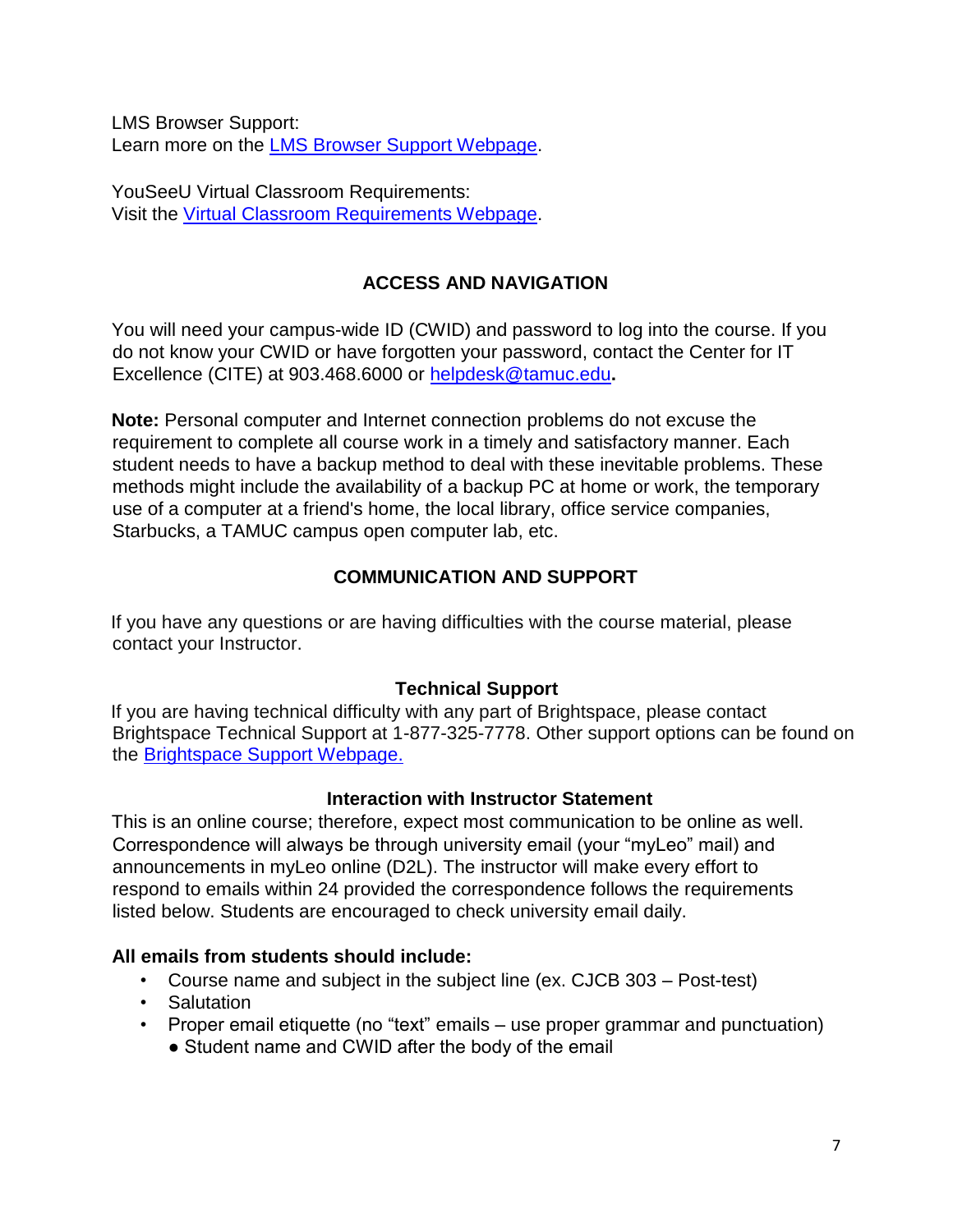## **COURSE AND UNIVERSITY PROCEDURES/POLICIES**

#### **Course Specific Procedures/Policies**

Participation from students regularly is encouraged. Students are encouraged to participate with the required assignments as regular exposure to course content will result in a better chance at successful completion of the course. The required assignments in this course are the pre-test, post-test, and the two final projects. While pre-test is **required** to pass the course, this grade does not count toward your final grade.

#### **Syllabus Change Policy**

The syllabus is a guide. Circumstances and events, such as student progress, may make it necessary for the instructor to modify the syllabus during the semester. Any changes made to the syllabus will be announced in advance.

#### **Student Conduct**

All students enrolled at the University shall follow the tenets of common decency and acceptable behavior conducive to a positive learning environment. The Code of Student Conduct is described in detail in the Student Guidebook.

Students should also consult the [Rules of Netiquette Webpage](https://www.britannica.com/topic/netiquette) [fo](https://www.britannica.com/topic/netiquette)r more information regarding how to interact with students in an online forum.

#### **TAMUC Attendance**

For more information about the attendance policy, please view the [Attendance](http://www.tamuc.edu/admissions/registrar/generalInformation/attendance.aspx) [Webpage](http://www.tamuc.edu/admissions/registrar/generalInformation/attendance.aspx) [an](http://www.tamuc.edu/admissions/registrar/generalInformation/attendance.aspx)d the [Class Attendance Policy](http://www.tamuc.edu/aboutUs/policiesProceduresStandardsStatements/rulesProcedures/13students/academic/13.99.99.R0.01.pdf) 

#### **Academic Integrity**

Students at Texas A&M University-Commerce are expected to maintain high standards of integrity and honesty in all of their scholastic work. For more details and the definition of academic dishonesty see the following procedures:

[Undergraduate Academic Dishonesty Pol](http://www.tamuc.edu/aboutUs/policiesProceduresStandardsStatements/rulesProcedures/13students/undergraduates/13.99.99.R0.03UndergraduateAcademicDishonesty.pdf)icy [Undergraduate Student Academic Dishonesty Form](http://www.tamuc.edu/aboutUs/policiesProceduresStandardsStatements/rulesProcedures/documents/13.99.99.R0.03UndergraduateStudentAcademicDishonestyForm.pdf)

#### **Students with Disabilities-- ADA Statement**

The Americans with Disabilities Act (ADA) is a federal anti-discrimination statute that provides comprehensive civil rights protection for persons with disabilities. Among other things, this legislation requires that all students with disabilities be guaranteed a learning environment that provides for reasonable accommodation of their disabilities. If you have a disability requiring an accommodation, please contact:

#### **Office of Student Disability Resources and Services**

Texas A&M University-Commerce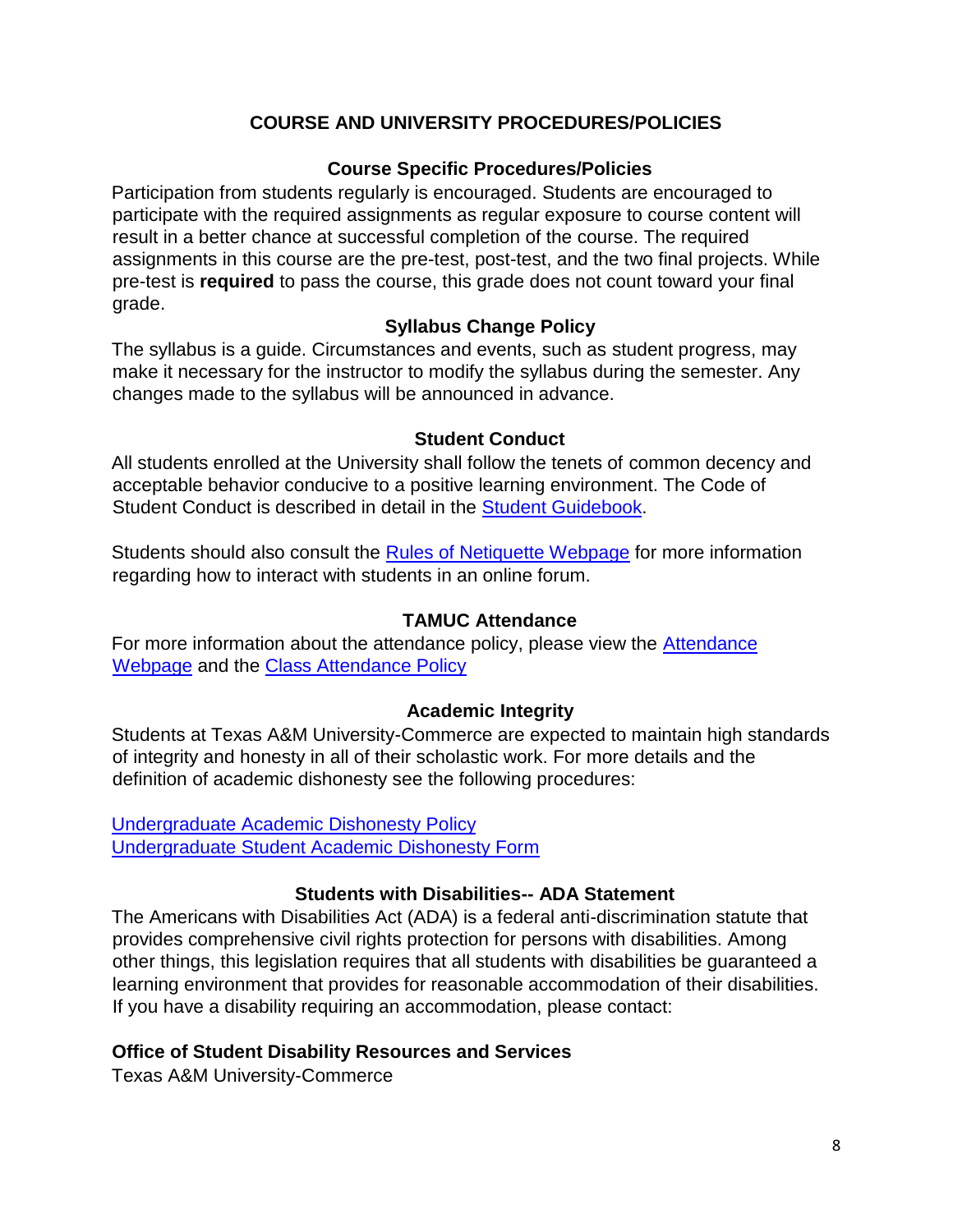Velma K. Waters Library Rm 162 Phone (903) 886-5150 or (903) 886-5835 Fax (903) 468-8148 Email: studentdisabilityservices@tamuc.edu Website: [Office of Student Disability Resources and Services](http://www.tamuc.edu/campusLife/campusServices/studentDisabilityResourcesAndServices/) 

#### **Nondiscrimination Notice**

Texas A&M University-Commerce will comply in the classroom, and in online courses, with all federal and state laws prohibiting discrimination and related retaliation on the basis of race, color, religion, sex, national origin, disability, age, genetic information or veteran status. Further, an environment free from discrimination on the basis of sexual orientation, gender identity, or gender expression will be maintained.

## **Campus Concealed Carry Statement**

Texas Senate Bill - 11 (Government Code 411.2031, et al.) authorizes the carrying of a concealed handgun in Texas A&M University-Commerce buildings only by persons who have been issued and are in possession of a Texas License to Carry a Handgun. Qualified law enforcement officers or those who are otherwise authorized to carry a concealed handgun in the State of Texas are also permitted to do so. Pursuant to Penal Code (PC) 46.035 and A&MCommerce Rule 34.06.02.R1, license holders may not carry a concealed handgun in restricted locations.

For a list of locations, please refer to the [Carrying Concealed Handguns On Campus](http://www.tamuc.edu/aboutUs/policiesProceduresStandardsStatements/rulesProcedures/34SafetyOfEmployeesAndStudents/34.06.02.R1.pdf) document and/or consult your event organizer.

Pursuant to PC 46.035, the open carrying of handguns is prohibited on all A&MCommerce campuses. Report all violations to the University Police Department at 903886-5868 or 91-1.

# **APA Citation Format Policy**

It is very important that you learn how to cite properly. In some ways, citations are more important than the actual text of your paper/assignment. Therefore, you should take this task seriously and devote some time to understanding how to cite properly. If you take the time to understand this process up front, it will save you a significant amount of time in the long run (not to mention significant deductions in points). In the social and behavioral sciences (including Criminal Justice), we use APA (American Psychological Association)  $7<sup>th</sup>$  edition format. As a rule of thumb, one cites whenever they are paraphrasing other people's words or when they quote other's words directly. You may learn to cite from a variety of different sources including the APA Tutorial and the sources listed below and in the CJ 500 Orientation Course. [www.apastyle.org](http://www.apastyle.org/) 

<http://owl.english.purdue.edu/owl/resource/560/02/>

[www.library.cornell.edu/resrch/citmanage/apa](http://www.library.cornell.edu/resrch/citmanage/apa)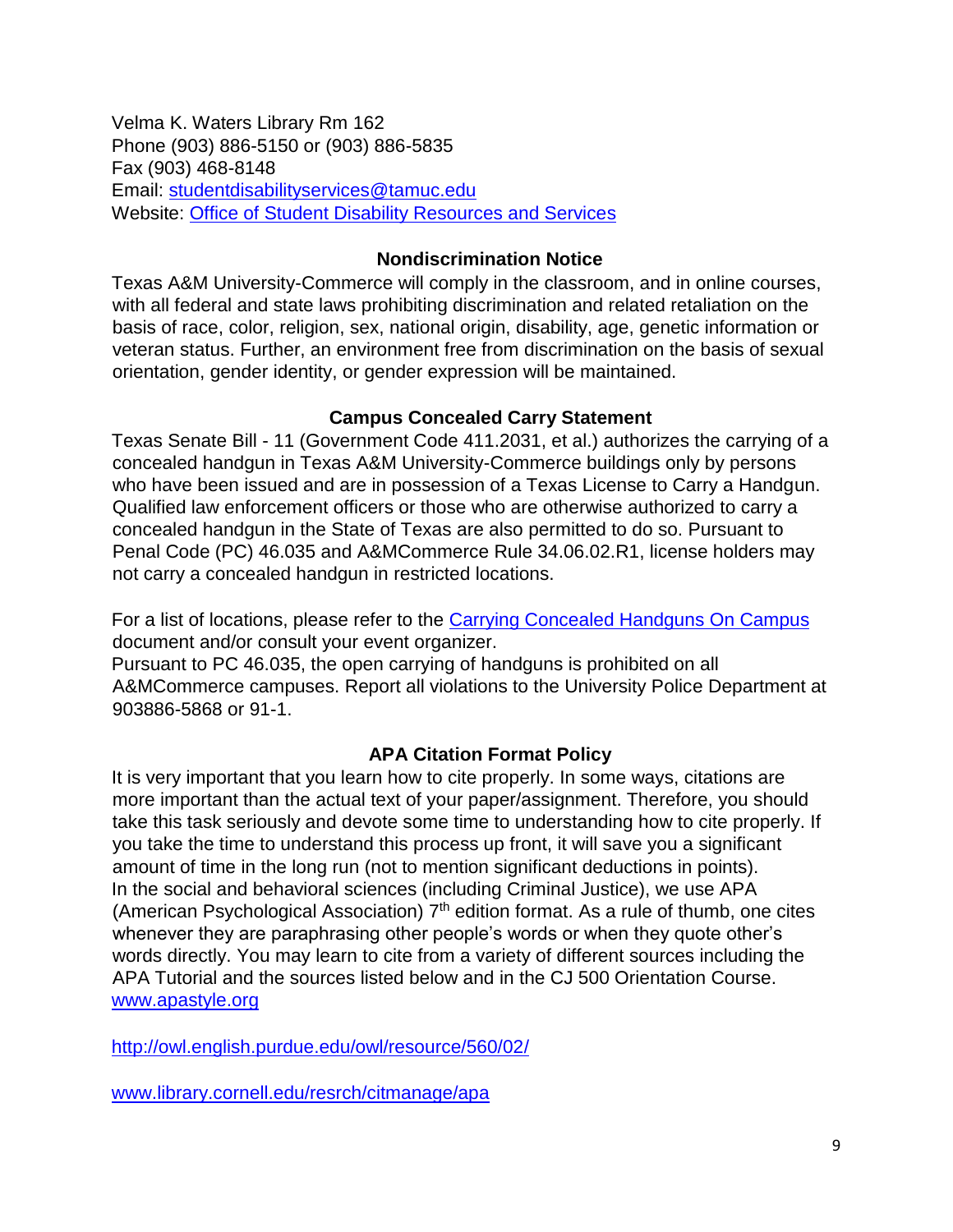It is the student's responsibility to understand how to cite properly. If you have questions, feel free to ask your professor.

#### **Counseling Services**

The Counseling Center at A&M-Commerce, located in the Halladay Building, Room 203, offers counseling services, educational programming, and connection to community resources for students. Students have 24/7 access to the Counseling Center's crisis assessment services by calling 903-886-5145. For more information regarding Counseling Center events and confidential services, please visit [www.tamuc.edu/counsel.](http://www.tamuc.edu/counsel)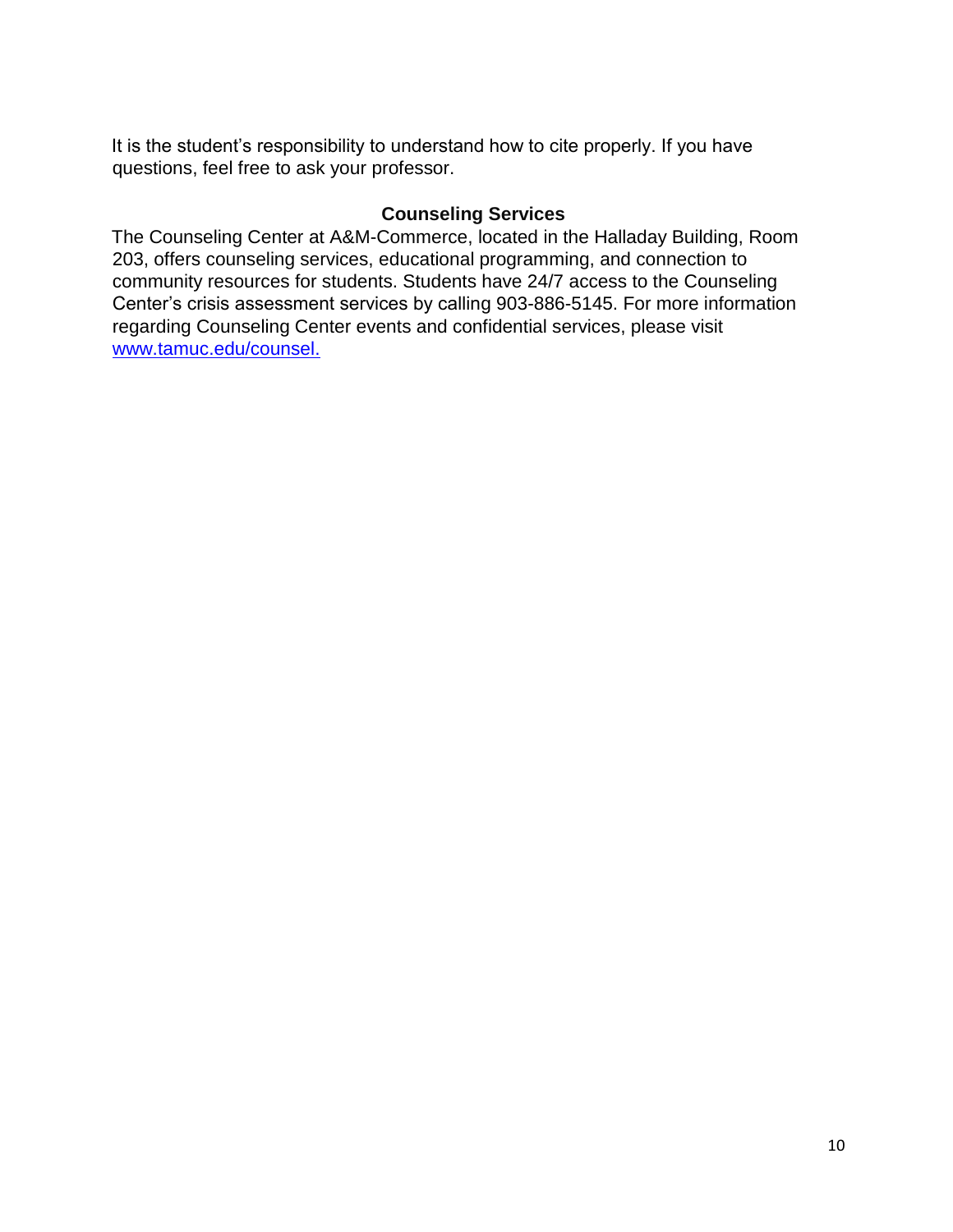# **COURSE OUTLINE / CALENDAR Spring 2022- Term 2**

| <b>Learning Objectives and</b><br><b>Competencies for: Module</b><br>Ethics & the Crim. Justice<br>System 1. Explain the<br>difference between ethical<br>issues and ethical<br>dilemmas, 2. Define<br>deontological and<br>teleological ethical systems<br>3. Define<br>Aristotle's distributive and<br>corrective justice. 4.<br>Describe biological<br>influences on ethical<br>behavior. | <b>Materials to Read or</b><br><b>Review Readings</b><br><b>Chapter 1: Morality,</b><br>Ethics, and Human<br><b>Behavior</b><br><b>Chapter 2: Determining</b><br>moral behavior<br><b>Chapter 3: Justice and Law</b><br><b>Chapter 4: Becoming and</b><br><b>Ethical Professional</b> | <b>Assignments</b><br>Complete the Pre-test<br>1.<br>Complete Module 1<br>2.<br>assignments/discussion<br>topic: Intro to Ethics  |
|----------------------------------------------------------------------------------------------------------------------------------------------------------------------------------------------------------------------------------------------------------------------------------------------------------------------------------------------------------------------------------------------|---------------------------------------------------------------------------------------------------------------------------------------------------------------------------------------------------------------------------------------------------------------------------------------|-----------------------------------------------------------------------------------------------------------------------------------|
| <b>Learning Objectives and</b><br><b>Competencies for:</b><br>Module 2-Police 1.<br>Compare the current trends<br>of policing to past historical<br>eras, 2. Discuss the ethical<br>issues involved in proactive<br>investigations. 3. Describe<br>societal explanations of<br>corruption and potential<br>solutions.                                                                        | <b>Materials to Read or</b><br><b>Review Readings</b><br><b>Chapter 5:</b> The police role in<br>society<br><b>Chapter 6: Police discretion</b><br>and dilemmas<br><b>Chapter 7: Police corruption</b><br>and responses                                                               | <b>Assignments 1.</b><br><b>Complete Module 2</b><br>assignments/ethical<br>dilemma discussion topic:<br><b>Police and Ethics</b> |